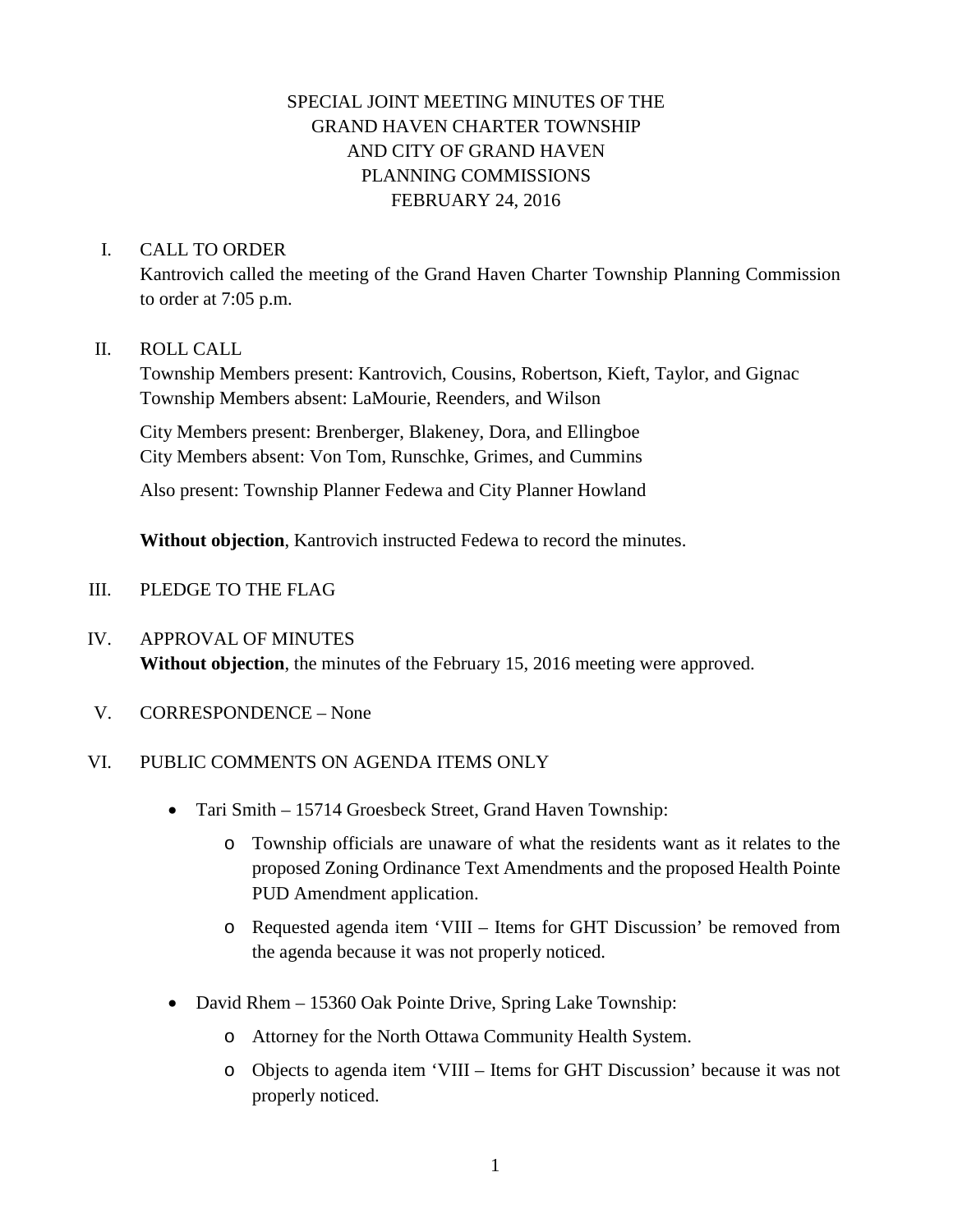- Jack Roossien 14282 Lindbrook, Robinson Township:
	- o Board of Trustee's member for the North Ottawa Community Health System.
	- o Believes the Traffic Impact Study is misleading, lacks information on pedestrian movements, and did not incorporate data from all cross-streets within the Robbins Road Corridor.
	- o Indicated the City should not entertain this request because it could cause harm to the North Ottawa Community Health System.
- Mark Reenders 16616 Warner Street, Grand Haven Township:
	- o Director of Facilities for the North Ottawa Community Health System.
	- o Displeased he was denied the ability to host an independent power point presentation.
	- o Requested agenda item 'VIII Items for GHT Discussion' be removed from the agenda because it was not properly noticed.
	- o Questions if the proposed Health Pointe PUD Amendment site plan is able to accommodate semi-truck circulation and ambulatory traffic.
- Caleb Fleming 14876 Riverside Trail, Grand Haven Township:
	- o Medical Doctor for the North Ottawa Community Health System.
	- o Believes a building must be considered a hospital if general anesthesia is used for surgical purposes.
	- o Questioned the usefulness of the Traffic Impact Study because it did not include information on school bus traffic, or indicate if there would be an impact on how, and where, students would be picked up, or dropped off, from local schools.
- Jen VanSkiver 7512 Treeline Drive SE, Grand Rapids:
	- o Chief Communications Officer for the North Ottawa Community Health System.
	- o Believes Township is amending ordinances after-the-fact to accommodate the proposed Health Pointe PUD Amendment project.
	- o Unclear why the City Planning Commission agreed to this Special Joint Meeting because their bargaining power has been lost.
	- o Believes the developer will weaken the local health care system.
- Cynthia VanKampen 10510 River Bluff Trail, Zeeland: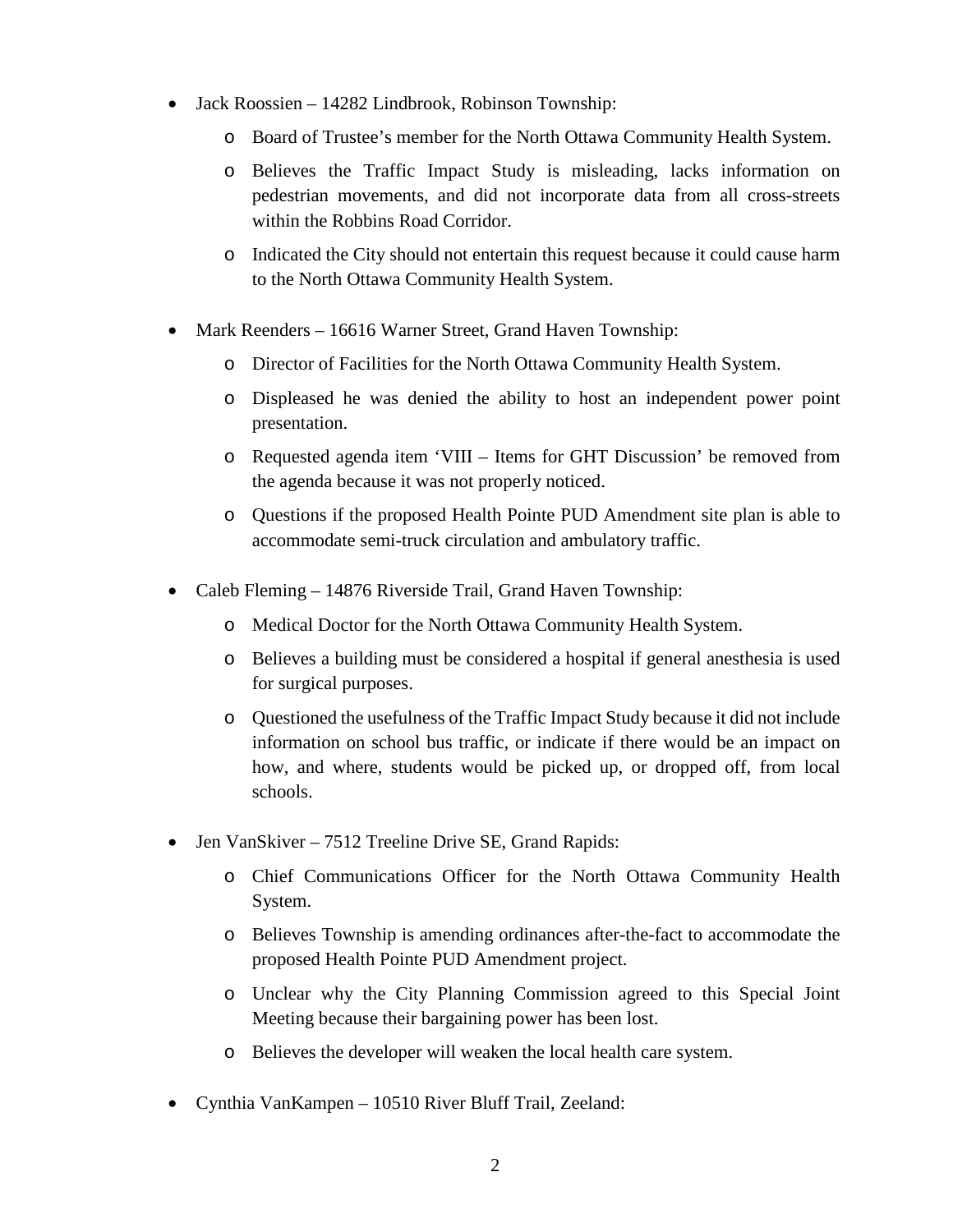- o Chief Nursing Officer for the North Ottawa Community Health System.
- o Prior experience with Spectrum Health acquiring the Zeeland Hospital was negative.
- o Believes the proposed Health Pointe PUD Amendment would duplicate services.
- Haney Assaad 178 Independence Court, Norton Shores:
	- o Chief Medical Officer for the North Ottawa Community Health System.
	- o Believes there is a lack of correlation between the proposed Zoning Ordinance Text Amendments to increase building height and the location of the Robbins Road Sub-Area.
	- o Unclear why the proposed Zoning Ordinance Text Amendments have been planned for several years, but is only occurring now.
	- o Indicated the proposed Health Pointe PUD Amendment location may be outside of the service area permitted for Holland Hospital to have off-site surgical services.

#### VII. ITEMS FOR JOINT DISCUSSION

- A. Robbins Road Corridor Plan
- B. Health Pointe Traffic Impact Study

Fedewa provided an overview through a memorandum dated February 19<sup>th</sup>.

Subject experts were then asked to provide additional information:

- Ray Schneider Senior Transportation Planner, URS Corp./AECOM:
	- o Impact study found there would be little to no impact on Robbins Road or the 172nd Avenue/Ferry Street intersection.
	- o The projected Opening Year would continue to operate at a Level of Service "C," which is acceptable.
	- o There is a cumulative effect over the course of the day in regard to the projected traffic counts for Opening Year 2017 compared to the requested number of parking spaces. The figures noted for Opening Year 2017 are for peak hours, and does not account for the parking duration of each patient visit.
	- o Defined the scope of the Traffic Impact Study and noted that many of the specific questions were outside of that scope, and therefore, were not included in the Study. The subject of these questions were related to off-site intersections, school buses, pedestrian traffic, access management, etc.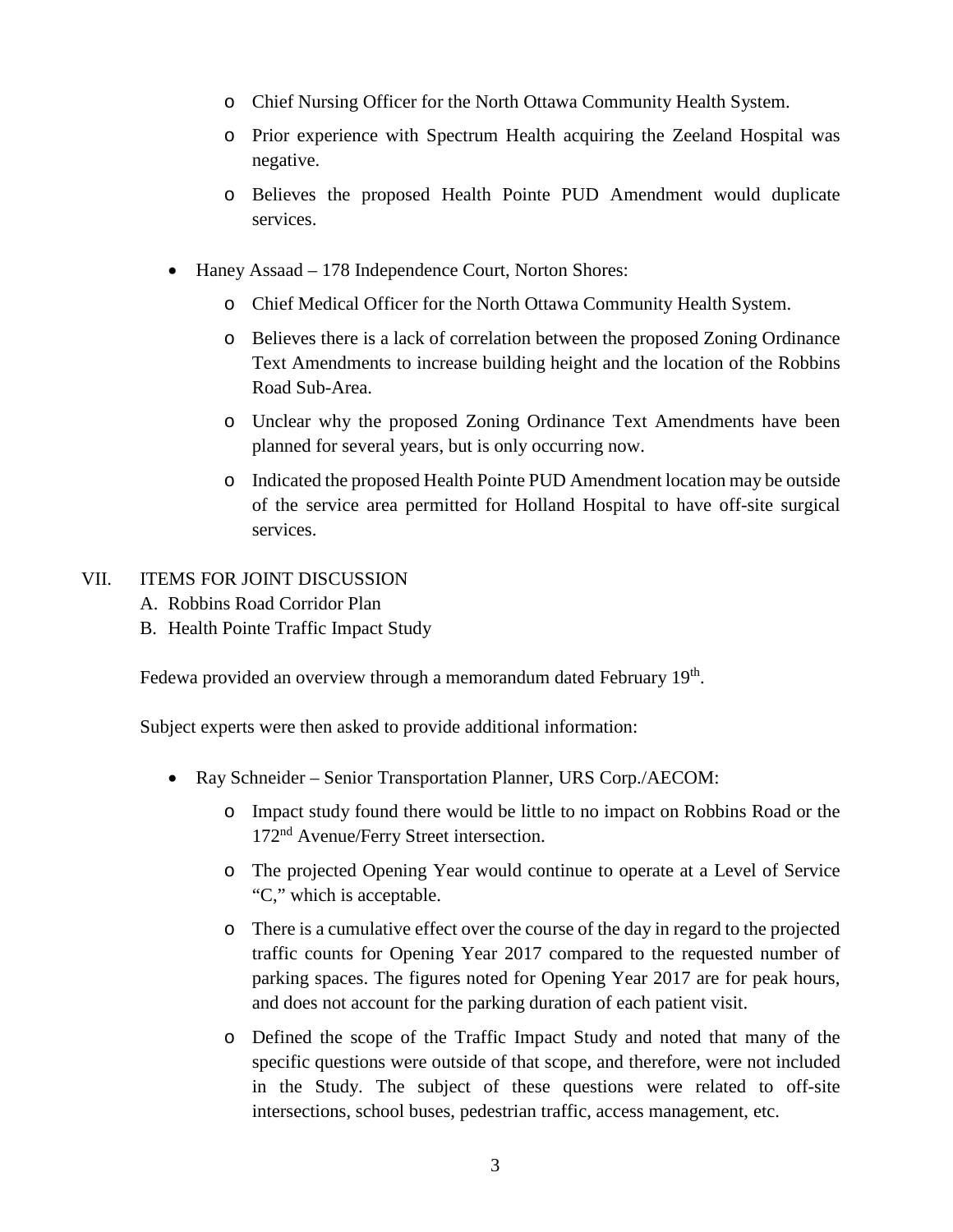- Fred Keena Traffic Engineer, Ottawa County Road Commission:
	- o The proposed driveway relocation triggered a review of the Traffic Impact Study.
	- o Found the projected left-turn movements during peak travel hours on Robbins Road warrant the addition of a left-turn lane. Also, found the anticipated leftturns at the 172nd Avenue/Ferry Street intersection will nearly double and warrant the addition of a left-turn signal to ensure traffic does not stack and cause a decrease to the acceptable Level of Service.
	- o At the request of Commissioner Cousins a detailed review of the Traffic Impact Study was provided. Including, a description of the standards used in the calculations; the various thresholds that warrant improvements; and the specific data calculations related to through-traffic movements on Robbins Road, leftturn movements on Robbins Road, and left-turn movements at the 172nd Avenue/Ferry Street intersection.
	- o At the request of Chairman Kantrovich, it was noted the number of access points and turning movements have significant impact on the number of lanes needed for a roadway. There is a direct correlation—the more access points and turning movements the less capacity the roadway can handle. Also, indicated "road diets" have been successful, but the Road Commission has not performed one yet.
- Bill Hunter Department of Public Works Director, City of Grand Haven:
	- o Reviewed the Traffic Impact Study with the Ottawa County Road Commission, and agrees with the findings.
	- o Provided cost estimates for the proposed restriping and signal options.
	- o Because a development project of this size was not anticipated at the time of the Robbins Road Corridor study was performed it is recommended the City perform another Traffic Impact Study to obtain the information that is needed to make an informed decision on the road design.

Kantrovich then invited the City of Grand Haven Planning Commissioners to begin the discussion:

• Blakeney – Has concerns on the proposed 3-lane "road diet," and believes it will cause more accidents. Administered the Certificate of Need program for many years and believes the proposed Health Pointe PUD Amendment would duplicate services and have a negative impact on local health care.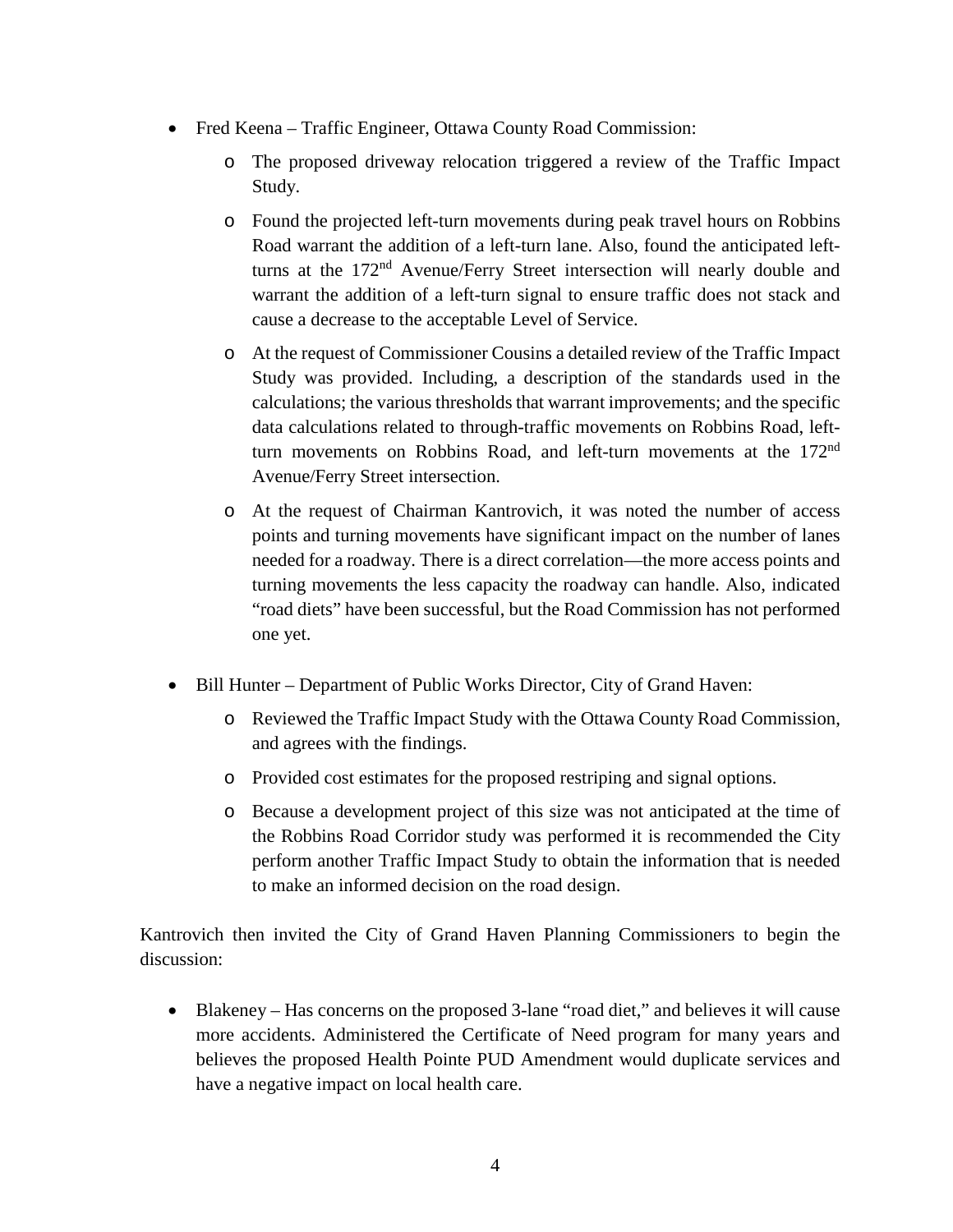- Ellingboe Suggested the Township and City work with business owners along Robbins Road to identify the best solution for the restriping.
- Brenberger Not in favor of including a bicycle lane if the 3-lane scenario were pursued because there are too many access points, which creates safety concerns for cyclists. Agrees a left-turn signal is needed at the 172nd Avenue/Ferry Street intersection to improve traffic operations.
- Dora Supported the suggestion of working with business owners along Robbins Road to identify the best solution for the restriping. Does not feel strongly about either signal design, but if the Michigan Department of Transportation recommends a box span then he is supportive.
- Planner Howland
	- o Appreciates the opportunity to collaborate with the Township and work towards achieving the goals of the Robbins Road Corridor Plan.
	- o If the proposed Health Pointe development were located in the City of Grand Haven it is possible it may be reviewed as a Planned Development. In which case, the City has the option of requiring a Traffic Impact Study, Environmental Impact Study, and/or a Market Impact Study. Likely, the City would require the developer to perform a Market Impact Study because of the existing healthcare presence within city limits.
	- o Noted that when the study for the Joint Robbins Road Corridor Plan was performed there was no anticipation for a project of this size. Therefore, it is uncertain if the Corridor Plan is able to provide clear guidance on which striping scenario should be pursued.
	- o Concerned about the dates and times the traffic counts were obtained. Appears the tourism traffic would not have been included in the report, and did not take into account the manufacturing shift-change traffic, which does not occur during the peak travel hours.

Kantrovich then invited the Grand Haven Charter Township Planning Commissioners to continue the discussion:

- Kieft Requested Senior Transportation Planner Schneider provide more detail on the projected traffic counts compared to the requested number of parking spaces because the projected counts are less than the requested number of spaces.
- Cousins Requested Traffic Engineer Keena provide more detail on the review findings that concluded road improvements are warranted.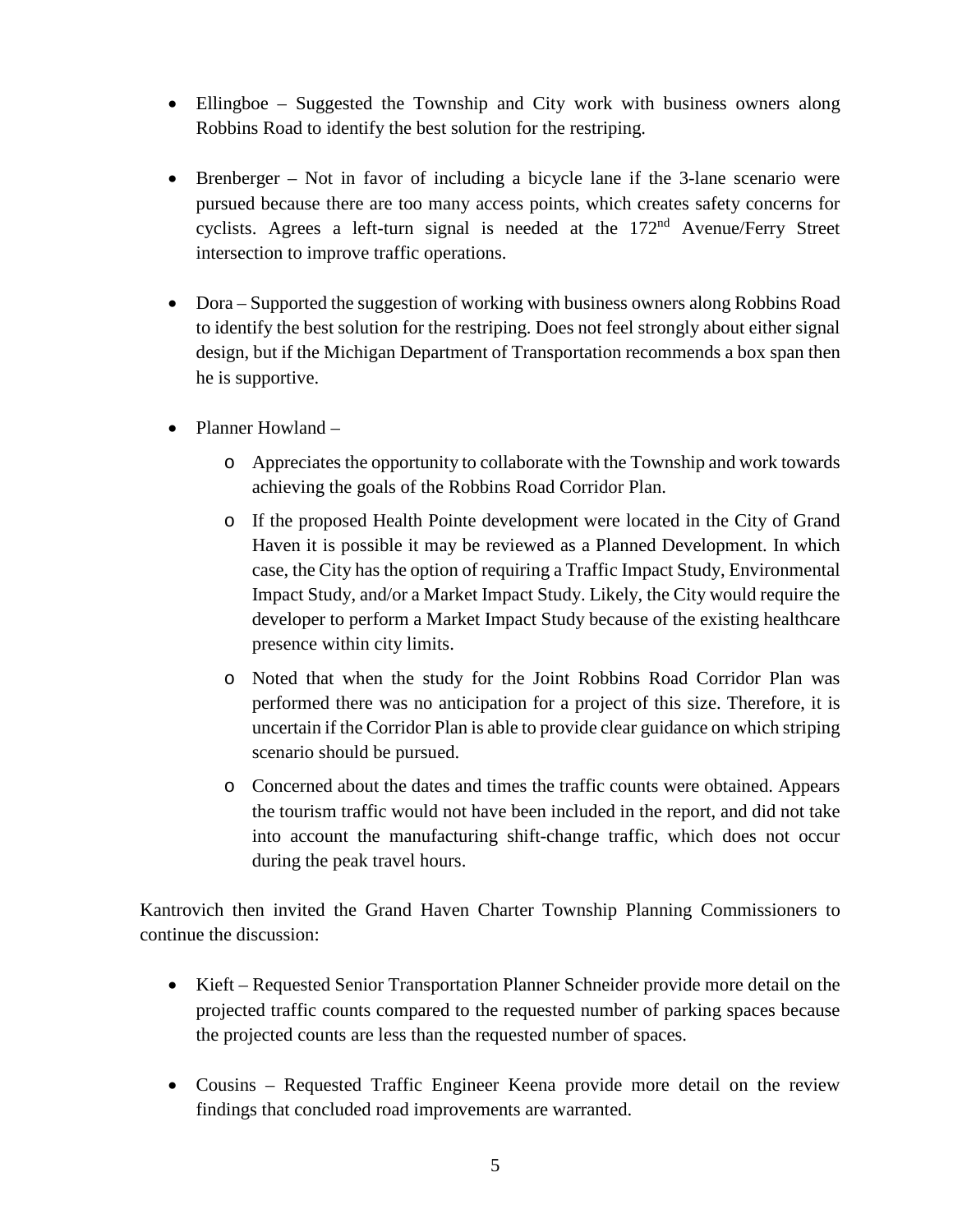• Kantrovich – Requested Traffic Engineer Keena provide more detail on the standards used to identify the appropriate number of lanes for a roadway.

**Without objection** the Special Joint Meeting portion of the agenda was adjourned at 7:58 p.m., and the City of Grand Haven Planning Commission moved the audience.

### VIII. ITEMS FOR GHT DISCUSSION

- A. Revised Health Pointe Building Elevation Drawings
- B. Revised Health Pointe Landscape Plan

Fedewa provided an overview through a memorandum dated February  $22<sup>nd</sup>$ . Staff noted no motions would be offered at the meeting tonight, rather they will be offered at the March  $7<sup>th</sup>$ meeting.

Representatives of the applicant provided a review of the revisions:

- Sean Easter Design Engineer, Spectrum Health:
	- o Projection features were added to each side of the building, and the stone material was used rather than brick.
	- o The pattern of the two facing brick colors were revised to provide bands of complementary building materials.
	- o Have a combination of architectural features, varying rooflines, bands of complementary building materials, and landscaping every  $50 - 100$  feet as required by the Zoning Ordinance.
	- $\circ$  Confirmed a narrative will be prepared for the March 14<sup>th</sup> Township Board meeting that will describe the decision-making process, which concluded the mechanical penthouse should remain on the roof. Generally, the decision involved functionality, energy efficiency, and protecting viewsheds.
- Jack Barr Project Engineer, Nederveld:
	- o Landscaping now abuts all walls of the building, excluding doorways.
	- o Added larger trees along the Northwest and Northeast walls to further reduce the visual impact.

Kantrovich then invited the Commissioners to continue the discussion:

• Kantrovich – Requested the applicant provide additional information on their decision to keep the mechanical penthouse on the roof. Confirmed the applicant would supply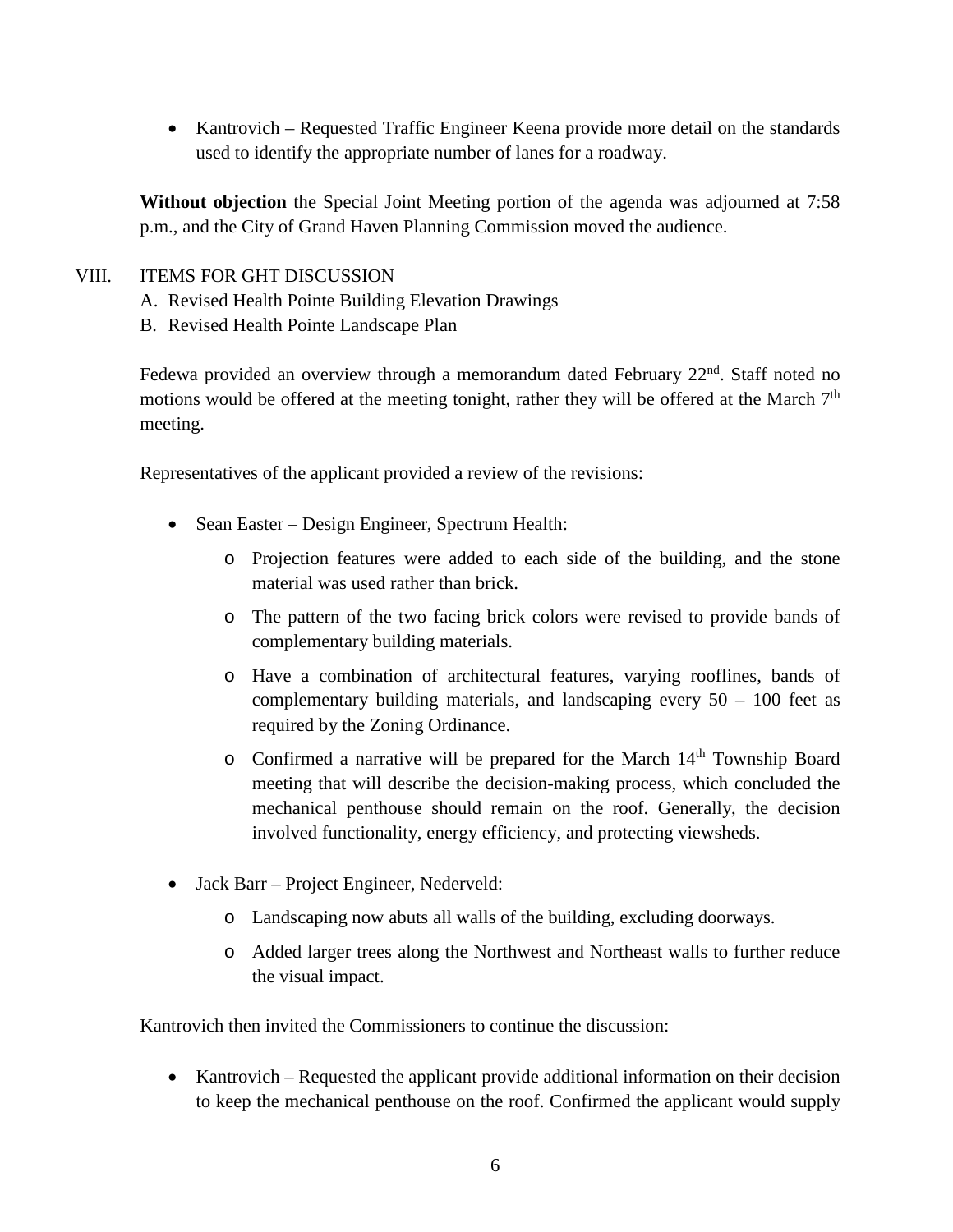revised perspective drawings and make a determination on the true height of the mechanical penthouse before the March  $14<sup>th</sup>$  Township Board meeting.

- Robertson Provided a review of the Planning Commissions purview, and how the Master Plan is connected. Noted that discussions have ensued with Township residents that have indicated support for the proposed Health Pointe PUD Amendment as it relates to their personal health care. Acknowledged the Planning Commission only makes a recommendation and the Township Board makes the final decision for the proposed project. Requested staff provide more information on the authority the Township has for improvements to the Robbins Road Corridor.
	- o Fedewa noted the Township cannot require a developer to perform off-site road improvements. The matter is further complicated because the City of Grand Haven has jurisdictional authority over Robbins Road and the traffic signal at the 172nd Avenue/Ferry Street intersection. The City has the final decision as to whether or not improvements would be made to this Corridor, and when they would occur.
		- The Township and Health Pointe recognize the proposed development would impact traffic operations within the Robbins Road Corridor. In response, the Township DDA anticipates donating 25% of the signal cost, and Health Pointe has indicated a voluntary contribution of nearly 50% of the total cost estimates for the improvements would be provided to assist with improving safety. Specifically, Health Pointe has volunteered to contribute:
			- 15% of the costs based on finalized scope and pricing for the restriping of Robbins Road, not to exceed \$7,000.
			- 50% of the costs based on finalized scope and pricing for the box span type traffic signal upgrade at the Robbins Road and 172<sup>nd</sup> Avenue/Ferry Street intersection, not to exceed \$125,000.
	- o Fedewa also noted the Joint Robbins Road Corridor Plan provided guidelines for access management, but they were not incorporated into the Zoning Ordinance. However, because it was incorporated into the Master Plan the Township and City do have the authority to require improvements to access management if a site is redeveloped. Furthermore, the City would have the authority to improve the curbing and access points if Robbins Road were to be reconstructed.
- Cousins Acknowledged the revised elevation drawings meet the Zoning Ordinance standards, but does not appear to meet the expectations of a varying roofline described by the Township Board at a meeting held on January  $25<sup>th</sup>$ . Requested the applicant